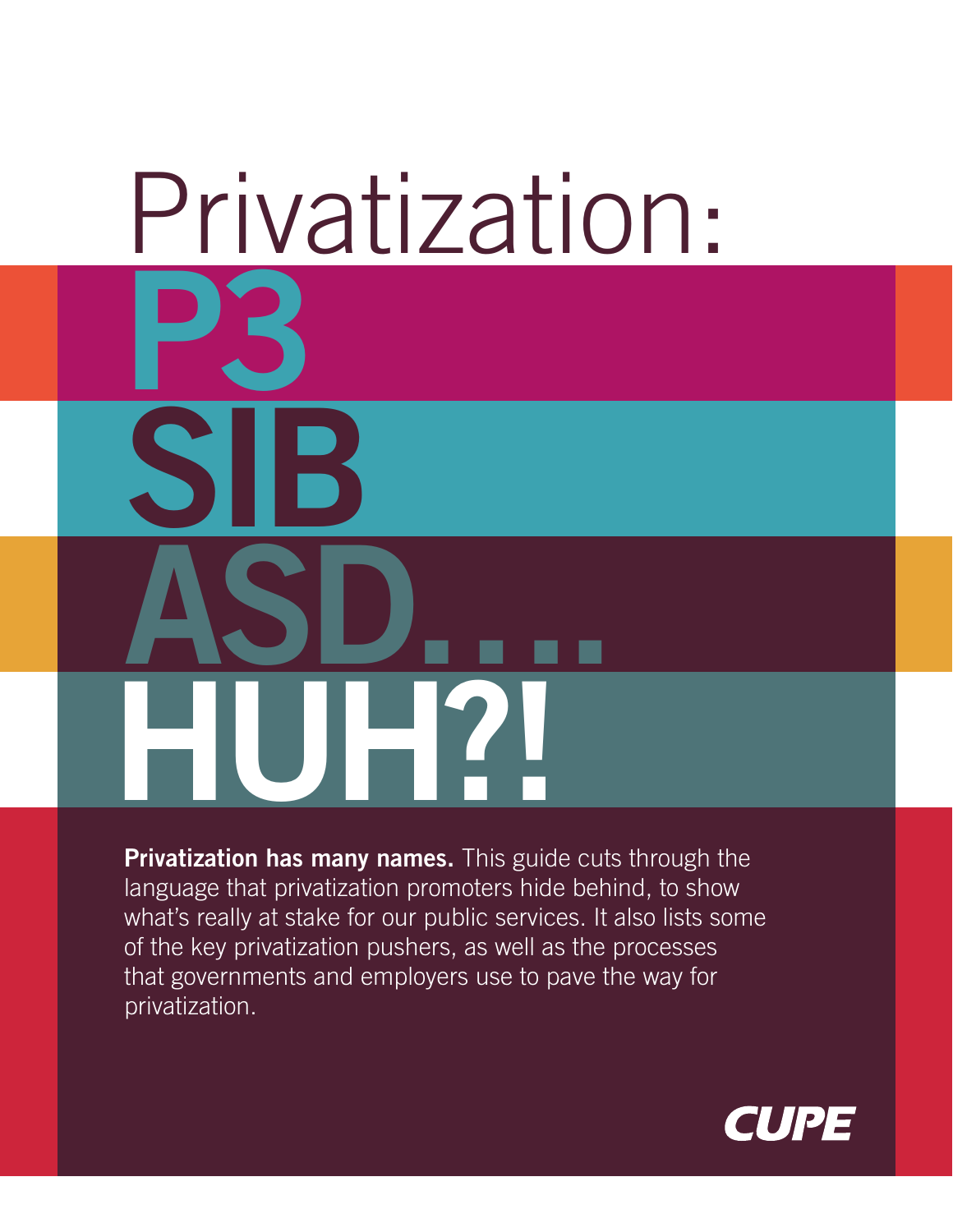

Privatization comes in many forms, often dressed up in fancy language.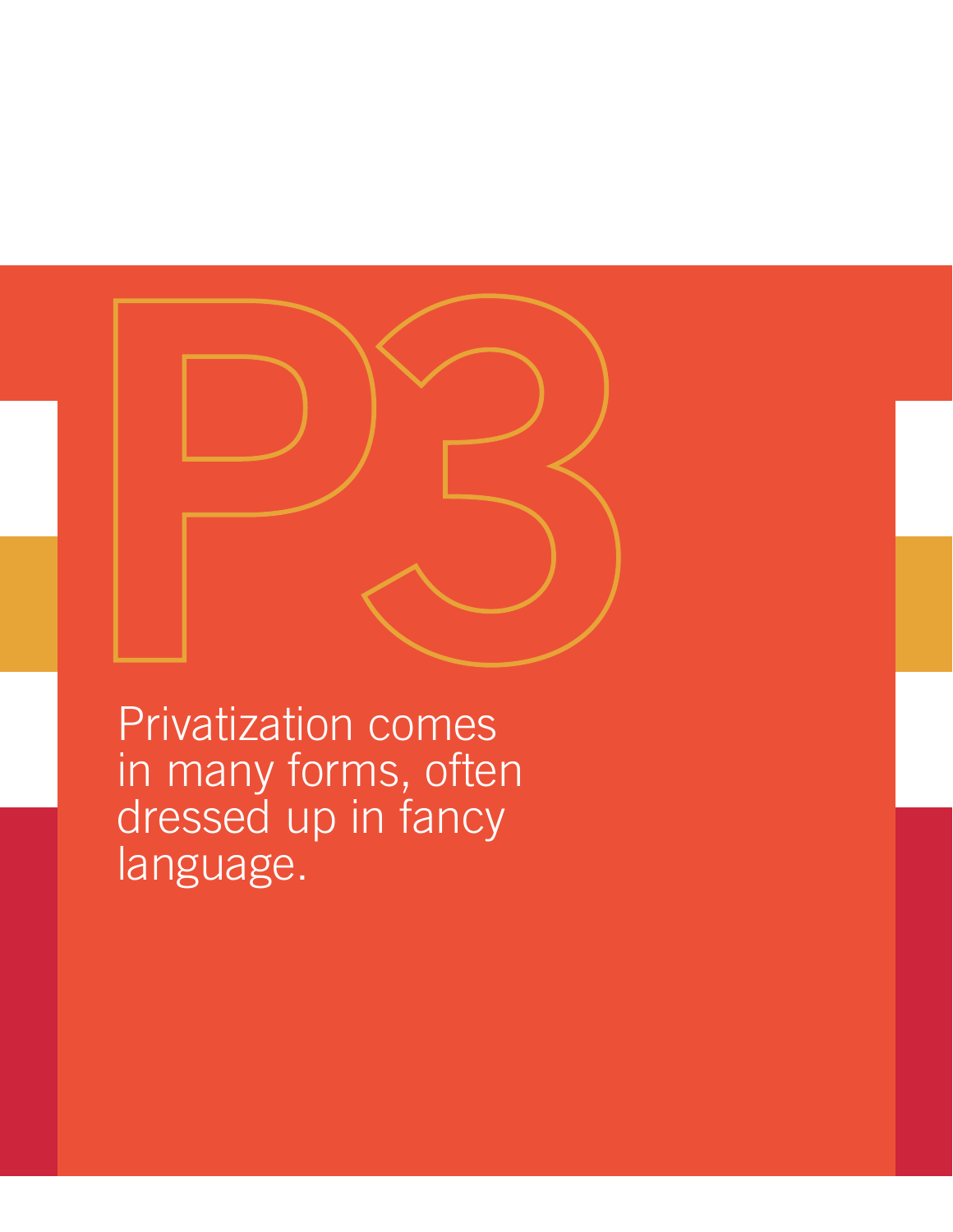## **WHAT IS PRIVATIZATION?**

Privatization broadly means the transfer of services, functions and responsibilities from the government or another public body to the private sector and private markets. It means shifting ownership, management and delivery of services or assets from public hands to the control of private, for-profit corporations.

Privatization of public services and infrastructure comes in many forms and is constantly mutating. In its most extreme form, privatization is the all-out sale of public assets like buildings, utilities, or roads to a private corporation.

Loss of accountability and democratic control, higher costs, lower quality and diminished access are just some of the consequences when private interests are put ahead of the public's well-being.

## **TYPES OF PRIVATIZATION**

Privatization comes in many forms, often dressed up in fancy language. Here are the plain facts about more than a dozen ways public services, facilities, and infrastructure can be privatized.

### Alternative Service Delivery

Code for many forms of privatization. Governments use this phrase to sound innovative, and to hide what they really intend to do, which is shed responsibility for services and increase the role of the private sector in managing, delivering and operating public services and facilities. Alternative Service Delivery (ASD) proposals can cover a broad range of services and sectors.

## Asset recycling

Asset recycling is a new buzzword being used to make politically unpopular asset sales sound like a good idea. Asset recycling schemes involve selling off or mortgaging all or part of a public utility (like Ontario's Hydro One) or crown corporation with a promise that the proceeds will be "reinvested" to help finance new infrastructure.

Asset recycling is an expensive way to build new infrastructure, compared to direct public financing. Pension funds and other private finance capital funds are promoting asset recycling and other privatization schemes, as they push for secure investment opportunities. The one-time cash infusion generated by asset sales come at a high price. As assets are sold, governments lose future revenues that would have helped fund public programs and services. Those revenues become profits lining the pockets of investors and banks.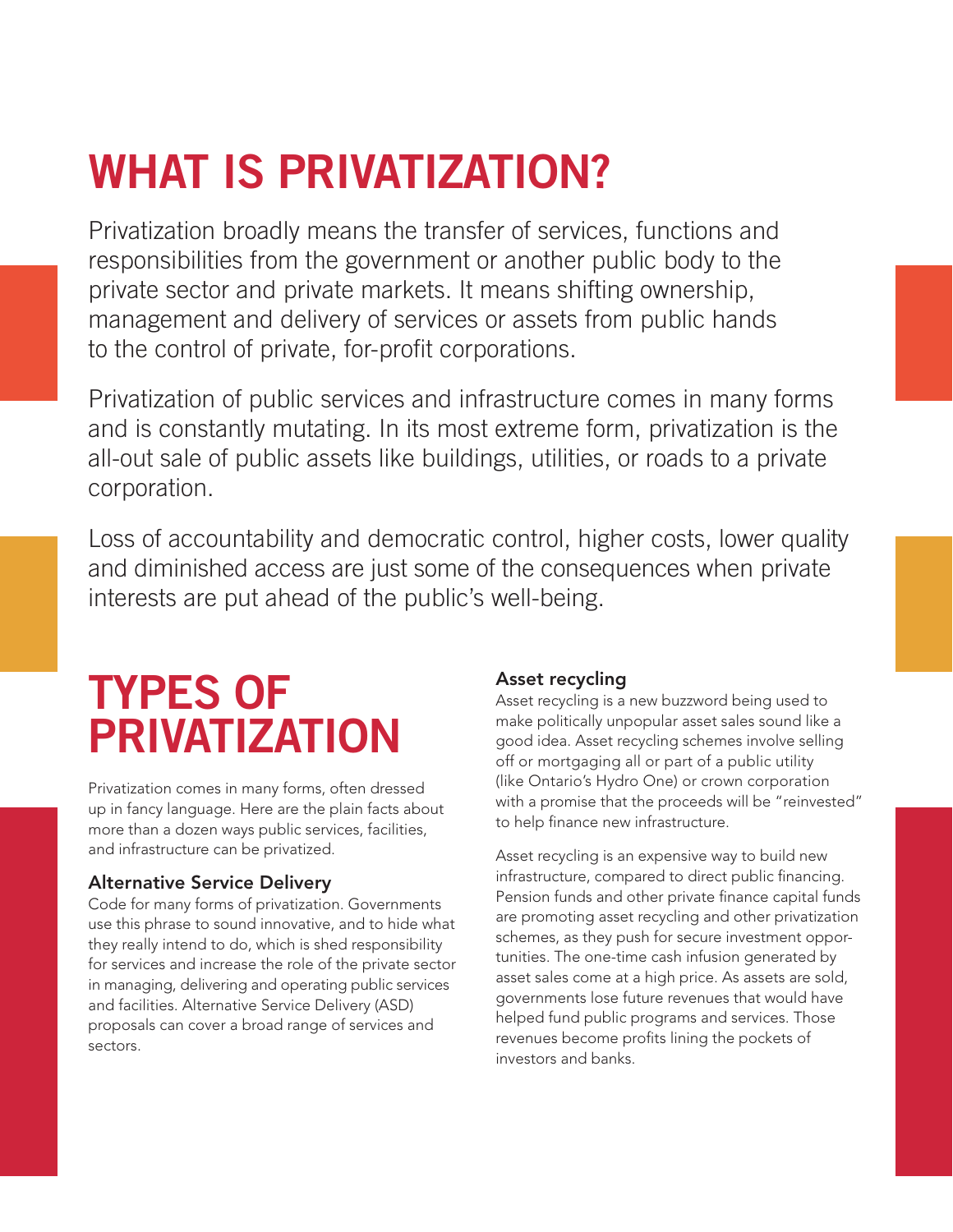

Loss of accountability and democratic control, higher costs, lower quality and diminished access are just some of the consequences when private interests are put ahead of the public's well-being.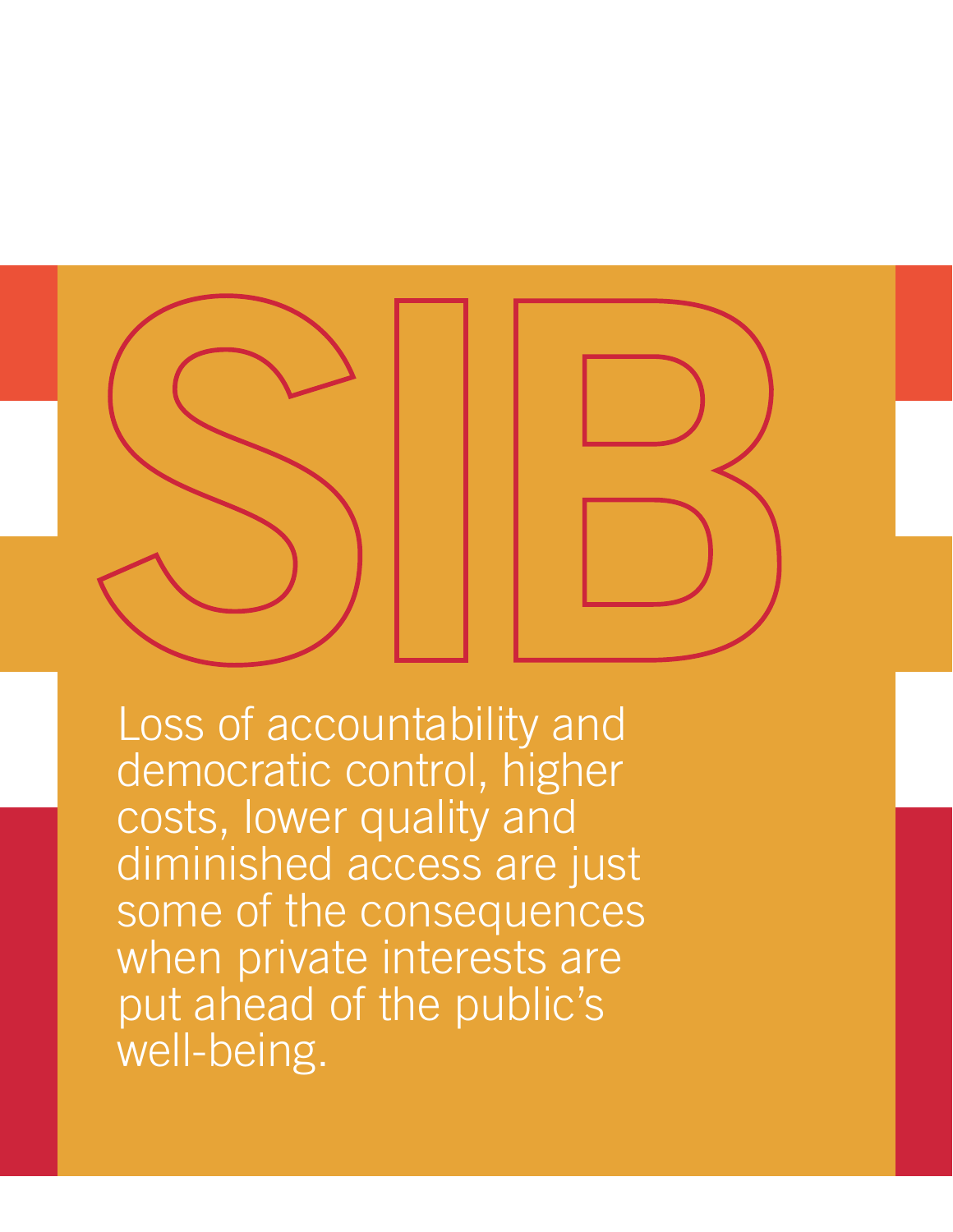#### Asset sale

Also known as divestment, an asset sale involves the complete or partial transfer of ownership of public assets from the government to a private corporation. This can include the sale of a public energy or telecommunications utility, building, road, bridge, port or airport. Asset sales mean the public sector usually forfeits any future revenues or dividends from the asset's operations, in exchange for a one-time cash payment.

#### Contracting out

This is the most common form of privatization that CUPE members currently face. Contracting out involves a public sector employer (like a municipality, school board, or health care authority) paying a private, for-profit corporation or non-profit organization to deliver a service that was previously provided by public sector workers.

#### Lease-back

A lease-back arrangement is a feature of some public-private partnerships (P3s) and other privatization schemes. Under a lease-back deal, a private company constructs a new facility, or buys an existing public facility, and leases it back to the government in contracts that can run for decades. Nova Scotia's P3 school program involved lease-back arrangements that have cost the public dearly. The province is now in the process of buying back the schools as the leases expire, recognizing it costs less to own the buildings publicly.

#### **Outsourcing**

Like contracting out, outsourcing involves paying a private company to deliver a service previously provided by in-house public sector workers. Often, outsourcing affects an entire system (such as information technology) or department, rather than an individual function. Private companies also engage in outsourcing by moving jobs to other companies located overseas, usually to low-wage jurisdictions.

#### Public-private partnership (P3)

A P3 is a long-term (often decades) contract between the government or another public entity and a group of private, for-profit corporations. The corporations usually form a consortium that is involved in some combination of designing, building, financing, operating, maintaining and/or owning a facility like a wastewater treatment plant, or a piece of infrastructure like a road.

The private sector has always been involved in the design and construction of public infrastructure, and that is an appropriate role. What's different with a P3 is that private, for-profit corporations are guaranteed long-term profits from government payments for financing, operating and maintaining infrastructure.

P3s are often promoted with the claim that the private sector takes on responsibility for risks previously assumed by the public. However, so-called risk transfer comes with very high price tag, and is calculated using biased and subjective methods. P3s often hinge on the "value for money" that risk transfer provides, but the financial details to back up these decisions are rarely made public. Ultimately, the public sector assumes the risk of continuing to provide a service if a corporation goes bankrupt or walks away. Under a P3, workers may or may not be brought over from the public sector. Even when they are, there are no long-term guarantees of employment.

#### Service shedding

When a government or public sector body simply stops providing a service. This lets private, for-profit corporations (or non-profit entities) step in to fill the gaps.

#### Social impact bonds

Social impact bonds (SIBs) are the newest way for corporations to profit from public services. A SIB is a structure to outsource the financing, planning and evaluation of social programs to third parties while providing profits to private investors. They're also known as Pay for Success Bonds or Social Benefit Bonds.

In a SIB, investment firms provide up-front money for social programs. If particular outcomes are met, the government pays back the private investor with a profit. The model involves many private consultants who help negotiate the contract, manage the project and evaluate the outcomes.

SIBs focus on achieving a specific result or outcome (for example, lower rates of reoffending among newly-released prisoners). If the outcome is achieved, the investor is paid back by the public sector, with a healthy rate of interest. This distorts the priorities of services that are often serving vulnerable populations. Achievable results might lead to people with more "difficult" needs not being properly served by a social program. SIBs also blur the direct line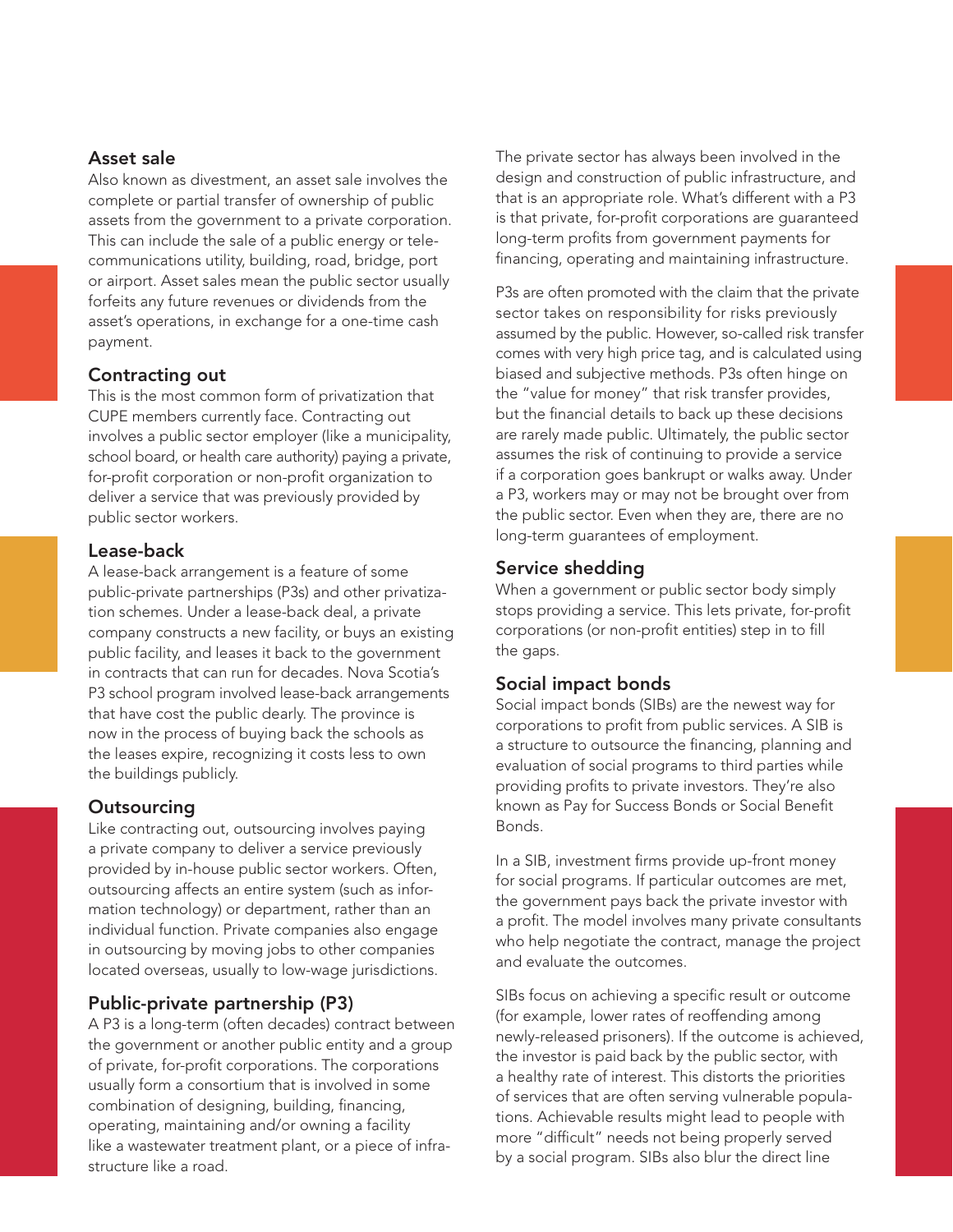between governments and social services agency, inserting a complex group of private-sector investors, evaluators and other intermediaries in the middle.

#### Volunteers

Using volunteers instead of public sector workers to provide all or part of a service is a form of contracting out. Some CUPE locals have negotiated collective agreement provisions defining appropriate roles for volunteers that allow community participation in public services, without threatening service quality and continuity, or job security.

#### Unpaid domestic work

When governments stop funding public services (or never develop a public program), this creates unpaid domestic labour – work that takes place in people's private homes. These unregulated and unpaid alternatives privatize needs that should be met by public sector workers as part of a coordinated, publiclyfunded program. Cuts to home care, inadequate long-term care, and the lack of affordable child care for all fuel unpaid work in the home. The burden of this work falls disproportionately to women.

#### User fee

A fee charged to users of a public service. Instead of drawing on tax revenues to provide the service, governments charge user fees to subsidize the cost (and sometimes to deter or limit use). User fees are a shift away from public funding to private and individual sources. A user fee like a toll to use a road hits lower-income users the hardest, as they pay a higher share of their income than wealthier users. This makes user fees regressive. Income taxes are based on ability to pay and are a much more progressive way to fund public services.

#### Voucher

Also known as individualized funding, vouchers provide public funds directly to people to purchase services on the private market, instead of providing the service directly. For example, a person with a disability would hire their own direct support worker instead of being provided with care from a public or not-for-profit agency. Promoters of vouchers claim they promote "choice." However, individualized funding leads to erosion of services, a market-based model with no guarantee of access to services, downward pressure on wages, and greater privatization. Vouchers treat public services as a consumer product, not a public good.

## **PROCESSES THAT FACILITATE PRIVATIZATION**

Governments and employers have many ways of paving the way to for-profit service delivery. It's important to watch for, and resist, the processes governments and employers use to set up public services for privatization.

#### Amalgamation/regionalization

Proposals to amalgamate or regionalize public sector bodies like health authorities have led to pushes for shared services, competitive bidding, contracting out and cutbacks.

#### Attrition

When workers who resign or retire aren't replaced, it can be a sign of impending privatization. Employers can use attrition to get around job security provisions when a CUPE local's collective agreement lacks full protection against privatization.

#### Commissioning

Commissioning is widely used in the United Kingdom and may be coming to Canada. Commissioning is a process that encourages the creation of "public service markets" where public, for-profit and not-forprofit providers compete against each other to provide services at the lowest cost, to meet a predetermined outcome set by the government. In this way, it's like competitive bidding.

The role of government is reduced to managing the demand for services, negotiating and managing contracts and monitoring compliance with regulations. Inevitably, this model replaces public service principles and values with commercial business practices and values.

#### Competitive bidding

Under competitive bidding, a public department or service is forced to compete against bids from private companies to deliver a service. In social services, notfor-profit agencies can be pitted against each other, driving down wages and eroding working conditions.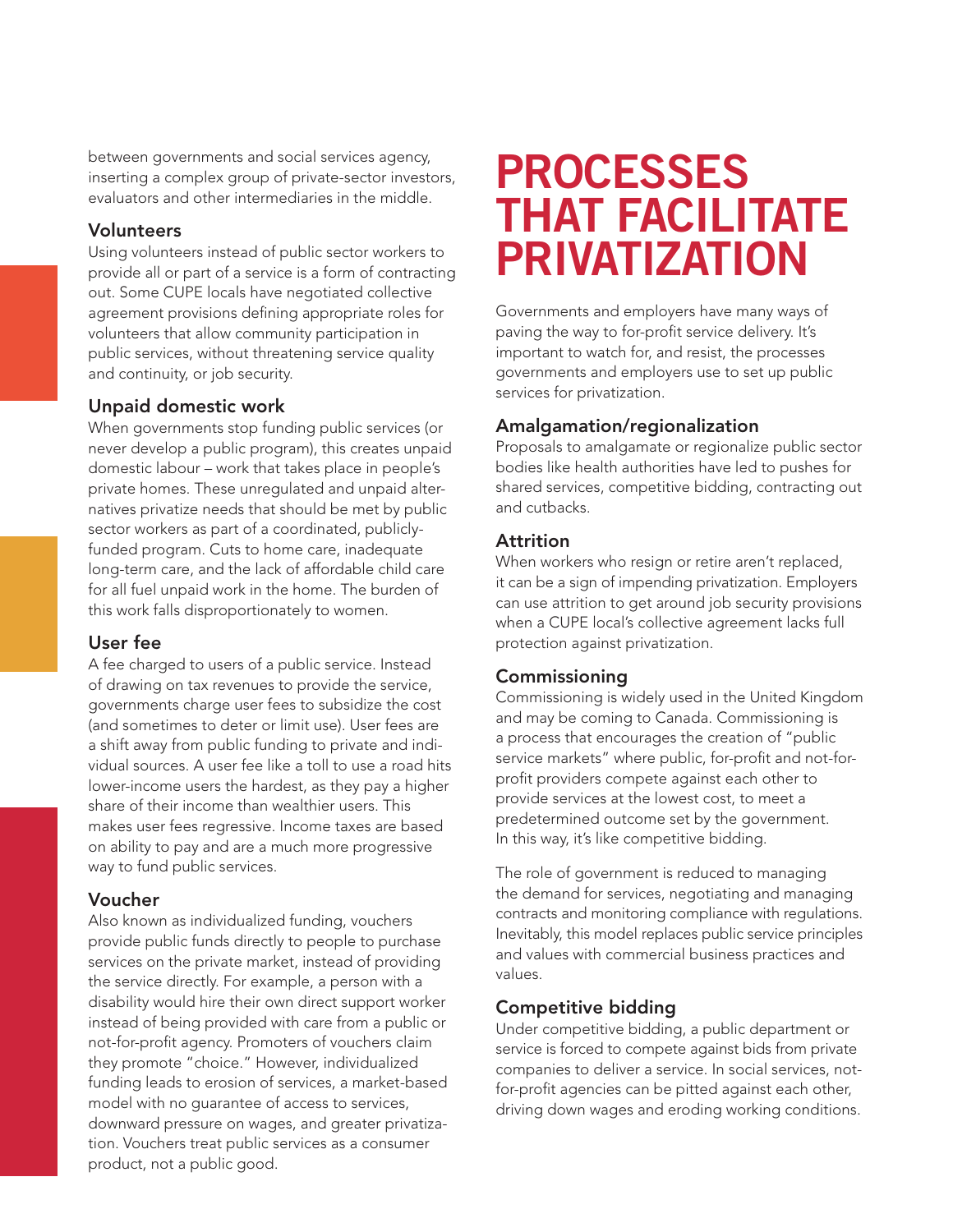This undermines job security and creates ongoing pressure for low wages and other cuts and concessions, in order for the public sector to "win" a bid and continue delivering the service. Another form of competitive bidding, called "managed competition" promotes the notion that the public workforce currently delivering the service being considered for competition is more actively engaged with management to prepare bids.

#### **Concessions**

Demands at the bargaining table for reduced wages, benefits or job security can signal plans to prepare a service for privatization. Employers also threaten to contract out or privatize to extract concessions. But employers that get concessions almost always come back for more. Often, privatization goes ahead anyway.

#### Corporatization

When a public utility adopts the goals and structures of a private corporation, it becomes corporatized. Corporatization also occurs when managers or leaders of a public institution (for example a college) reshape the institution to serve private sector needs. A corporatized utility often has an unelected board that operates at arm's length from elected officials who represent the public owners, reducing democratic involvement in and oversight of operations and key decisions. Corporatization can also restrict accountability and transparency to the public, as arm's-length corporatized bodies may not be covered by access to information laws or the scope of auditors general.

#### Core service review

Core service reviews are most often seen in municipalities. They are a consultant-led review of a public body's publicly-provided services. The goal is to identify "efficiencies." However, the pro-private sector consulting firms conducting the reviews have cookie-cutter solutions (sometimes directly cutting and pasting from one review to another) that favour cuts to front-line staff, contracting out, and other attacks on public services.

#### Delisting

When a provincial health plan stops covering the cost of an item or service, that health care product or service has been delisted. Individuals will have to pay for it out of their own pockets, shifting the burden onto individuals and expanding the role of the private sector through private health insurance and other privatized service providers.

#### **Deregulation**

When a government removes restrictions, or regulations, on business, it's known as deregulation. When it comes to public services, it can mean opening up services to competition from private providers, less regulation to protect the public interest, and all-out privatization.

#### Shared services

Proposals for regionalization or amalgamation of public services often come with a move to centralize or consolidate service delivery, known as shared services. Support services and technical services are often targeted in a bid to cut costs and find "efficiencies." This can lead to job cuts and hurt the quality and continuity of care. It can also open the door to contracting out, once a service or function has been centralized and cut back.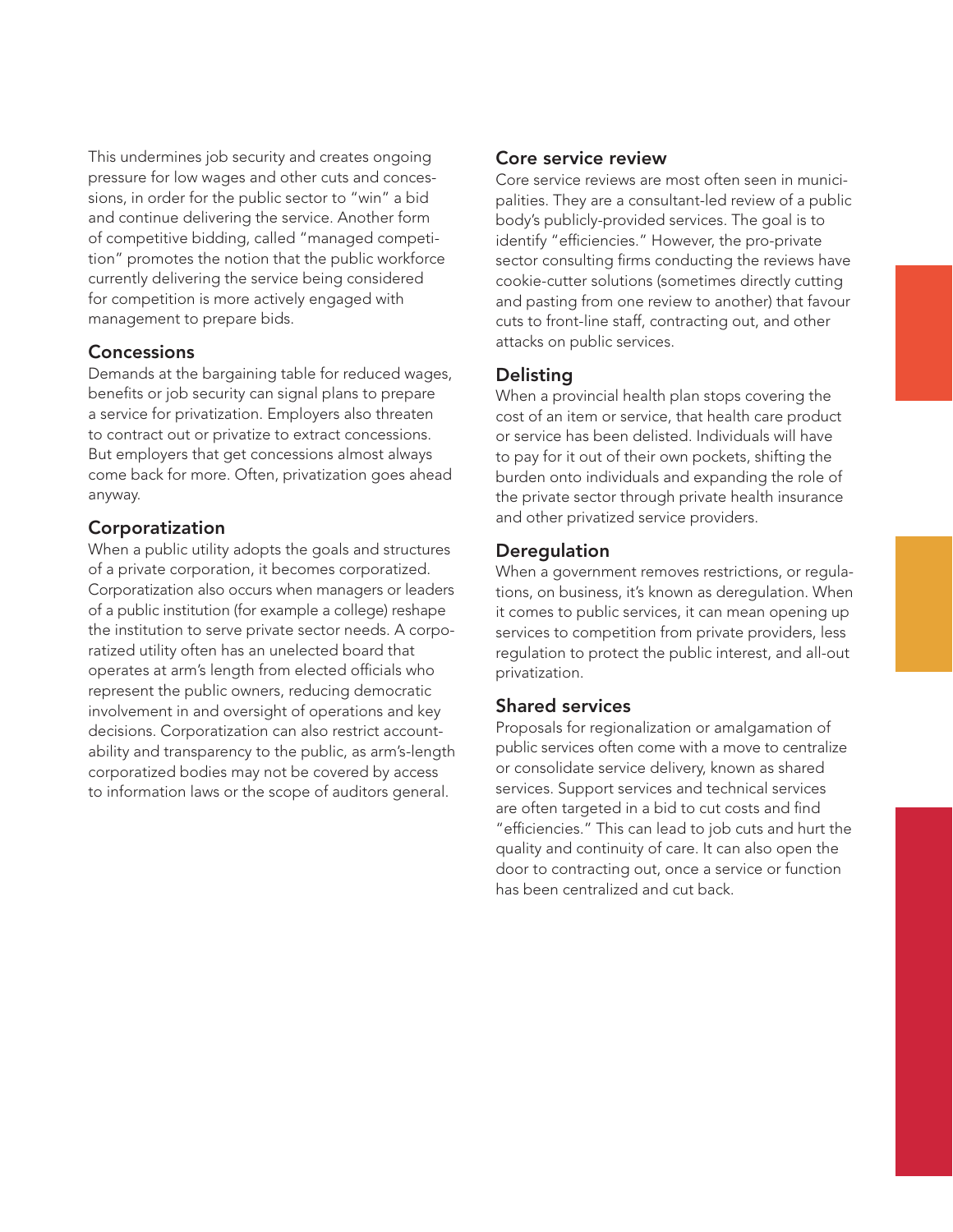

It's important to watch for, and resist, the processes governments and employers use to set up public services for privatization.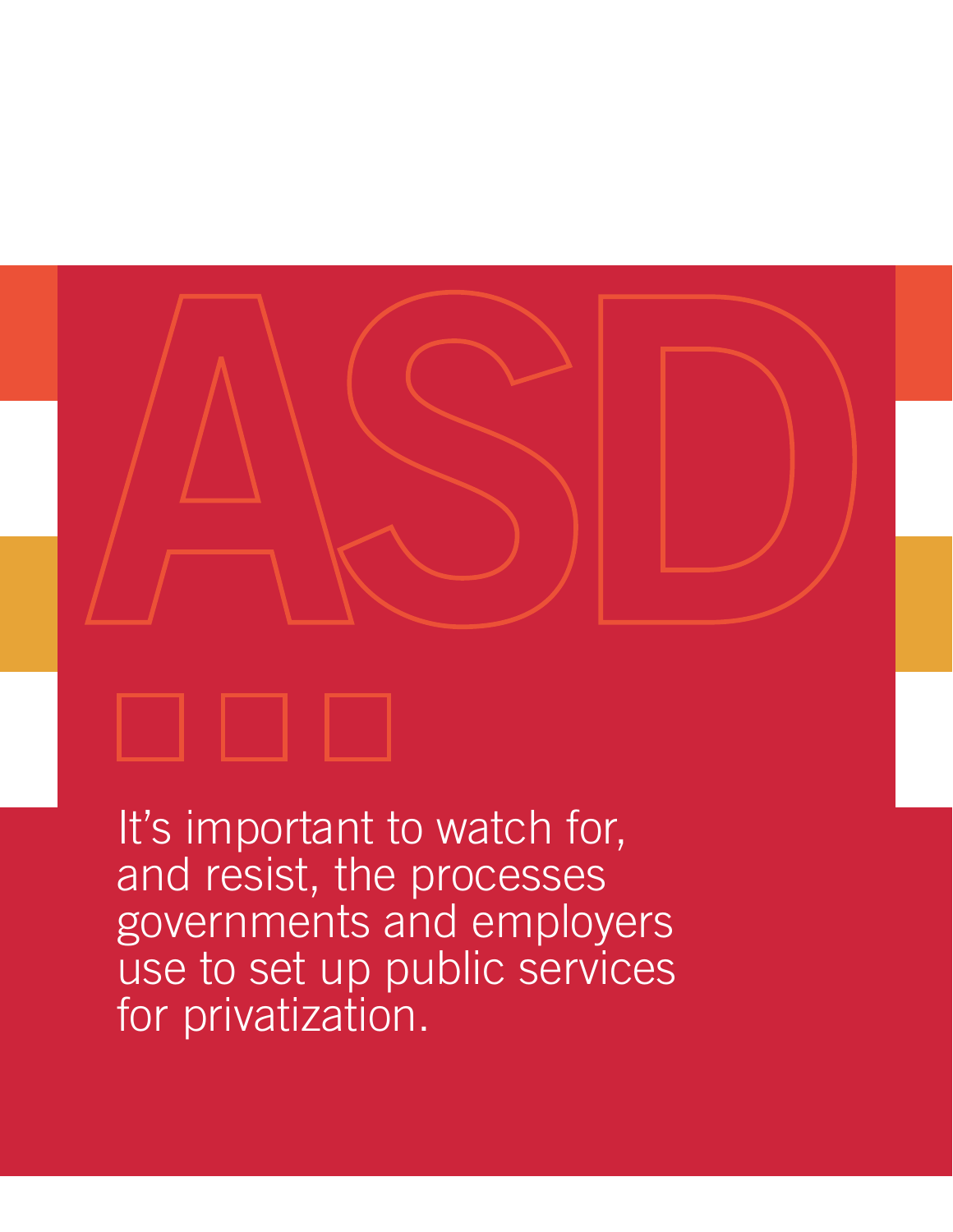#### Trade deals

Trade deals like the Comprehensive Economic and Trade Agreement (CETA) between the European Union and Canada create international pressure to deregulate and privatize and give corporations the right to sue government for actions that might interfere with future profits. CETA's provisions will make it difficult for a municipality or other government to reverse privatization and bring a service back in house, even when the privatization is a failure.

#### Underfunding

Systematic and sustained government underfunding of public services will inevitably hurt quality and access. The result can undermine public confidence in public delivery, opening the door to privatization. When governments underfund, a service or asset becomes neglected, leading to public dissatisfaction, which opens the door to radical proposals to reform or rehabilitate.

## **WHO'S PUSHING PRIVATIZATION?**

This list of some of the major privatization pushers highlights the pressure on our public services and public infrastructure. Working together, CUPE members and our allies can push back and protect public services.

#### Canada Infrastructure Bank

The Federal Liberal government has established this "bank of privatization" to broker deals with private investors eager to profit from owning and operating our roads, bridges, transit systems, water and wastewater facilities, electrical systems, and more. Canada Infrastructure Bank projects will rely on expensive private financing, which could double the cost of projects. This is a major financial hit for municipalities. Private investors, including major public sector pension funds, want to generate revenue from infrastructure to feed their profits, which means Canadians will face new or increased user fees and tolls. CIB projects will be shrouded in secrecy, all while shifting planning, ownership and control of public facilities to private, for-profit corporations.

#### **CCPPP**

The Canadian Council for Public-Private Partnerships is the main lobby and advocacy group promoting P3s in Canada. Its membership is a who's who of corporations, law firms and consultants that would profit from privatized infrastructure and services. Also on the member roster are pension funds and some federal, provincial and municipal representatives. The CCPPP publishes pro-P3 research and polling and hosts an annual conference that attracts privateers from around the world.

#### **Consultants**

The so-called "Big Four" consulting firms – KPMG, Ernst & Young, PricewaterhouseCoopers, Deloitte – have a veneer of impartiality, because of their role as auditors in some settings. However, these firms all participate in evaluating and assessing P3s using biased calculations that tip the scales in favour of privatization every time. Some firms also conduct core service reviews and have been known to provide the same "solutions" of contracting out and other forms of privatization, in cut-and-paste format, to multiple municipalities.

#### Pension funds

Workers' pension funds hold our deferred wages and are key to our collective retirement security. These funds have increasingly been hijacked to work against the public interest and are investing in and lobbying for privatization. Nearly all workers belong to either the Canada or the Québec Pension Plan. These large public pension funds, along with some of the biggest public-sector defined benefit plans, are profiting from privatized infrastructure in Canada and internationally. They are becoming investors in and direct owners of hospitals, schools, toll highways, seniors' homes, bridges, rail systems, energy systems, water utilities, airports, and marine ports, all around the world. Now, the Canada Infrastructure Bank is looking to pension funds as key owners and operators of privatized deals it brokers. CUPE opposes private, for-profit ownership and control of public infrastructure – even when one of our members' pension funds may benefit. We want our pension funds to achieve decent investment returns, but not at the expense of the Canadian public.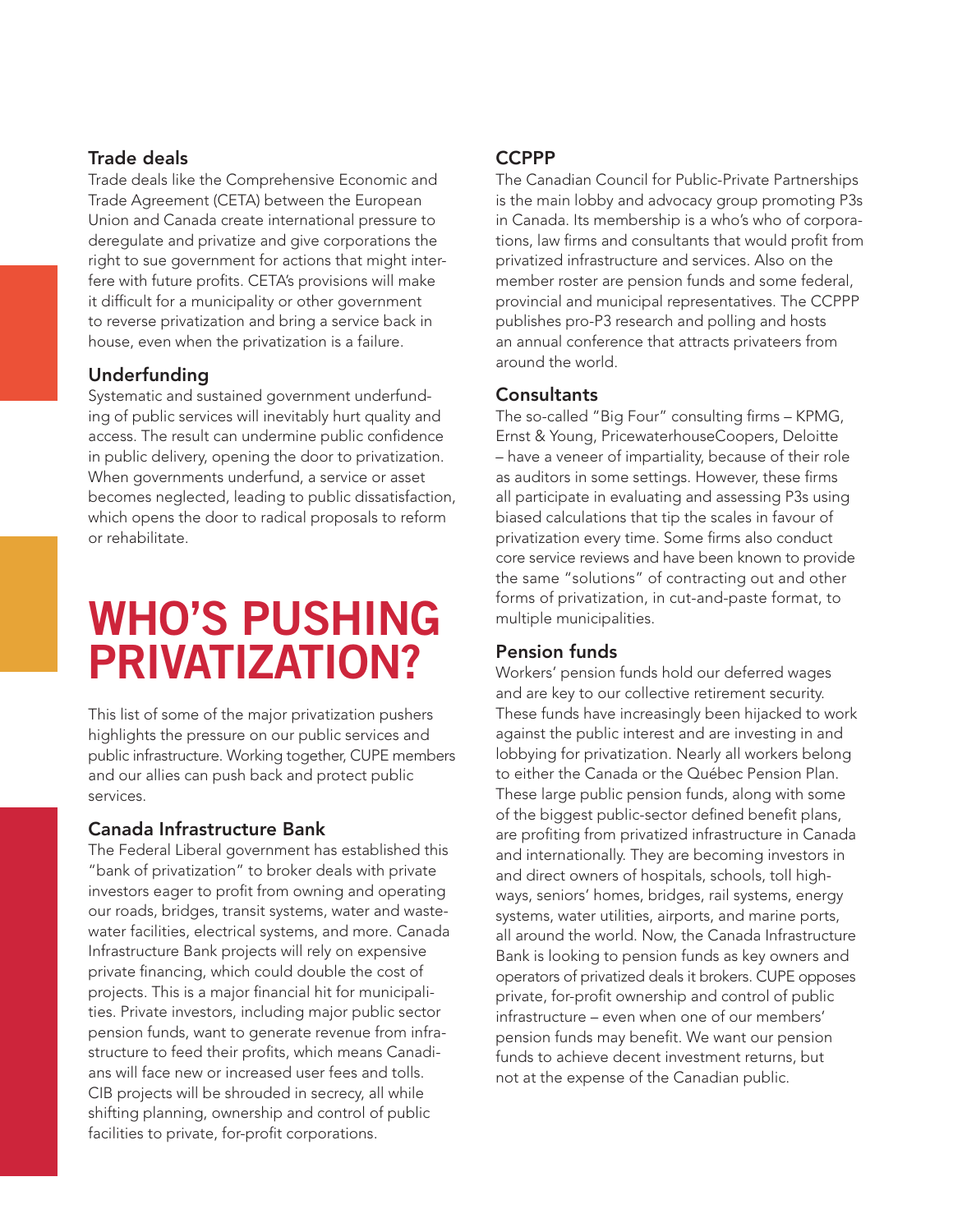#### Provincial P3 agencies

Crown corporations like Partnerships BC, Infrastructure Ontario and SaskBuilds all have a mandate to simultaneously promote and assess P3s. This places them in an inherent conflict of interest that leads to biased advice in favour of privatization. Key financial details and complex risk calculations underpinning their pro-P3 advice are usually kept secret, preventing independent analysis of claims that P3s deliver "value for money."

#### PPP Canada

PPP Canada was a federal crown corporation set up under the Harper Conservatives to expand the scope of privatization into new sectors and regions. It administered the P3 Canada fund, which subsidized P3 projects by paying up to 25 per cent of capital costs. This major incentive to privatize, combined with inadequate public funding, created the conditions that spread privatization in municipalities, including to water and wastewater projects. As with provincial P3 agencies, PPP Canada's twin role of both promoting and assessing P3s placed it in an inherent conflict of interest, leading to biased advice. After cementing plans for much broader and deeper privatization with the Canada Infrastructure Bank, the Liberal government announced PPP Canada would cease operations at the end of March 2018.

#### Right-wing think tanks and groups

These include the Fraser Institute, the Manning Centre, the C.D. Howe Institute, the Montreal Economic Institute, the Atlantic Institute for Market Studies and the Frontier Centre for Public Policy. These and other right-wing think tanks frequently publish reports and commentary that are hostile to public sector workers, publicly-provided services and progressive taxation – all stemming from a stubborn and demonstrably false belief that competitive markets always produce better results. Groups like the Canadian Taxpayers Federation and the Canadian Federation of Independent Business often advance an anti-public sector agenda.



 $\blacktriangleleft$  (8)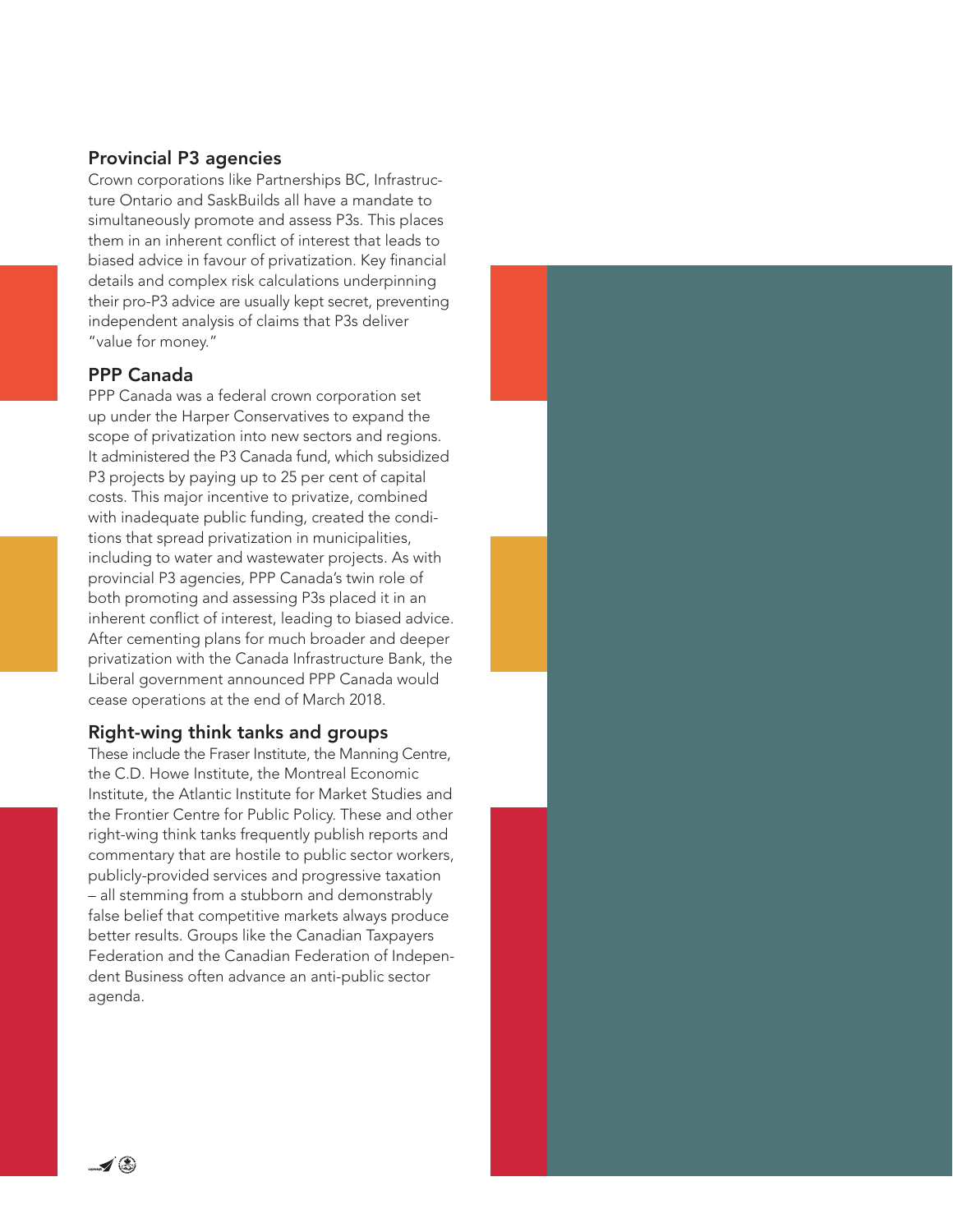Working together, CUPE members and our allies can push back and protect public services.